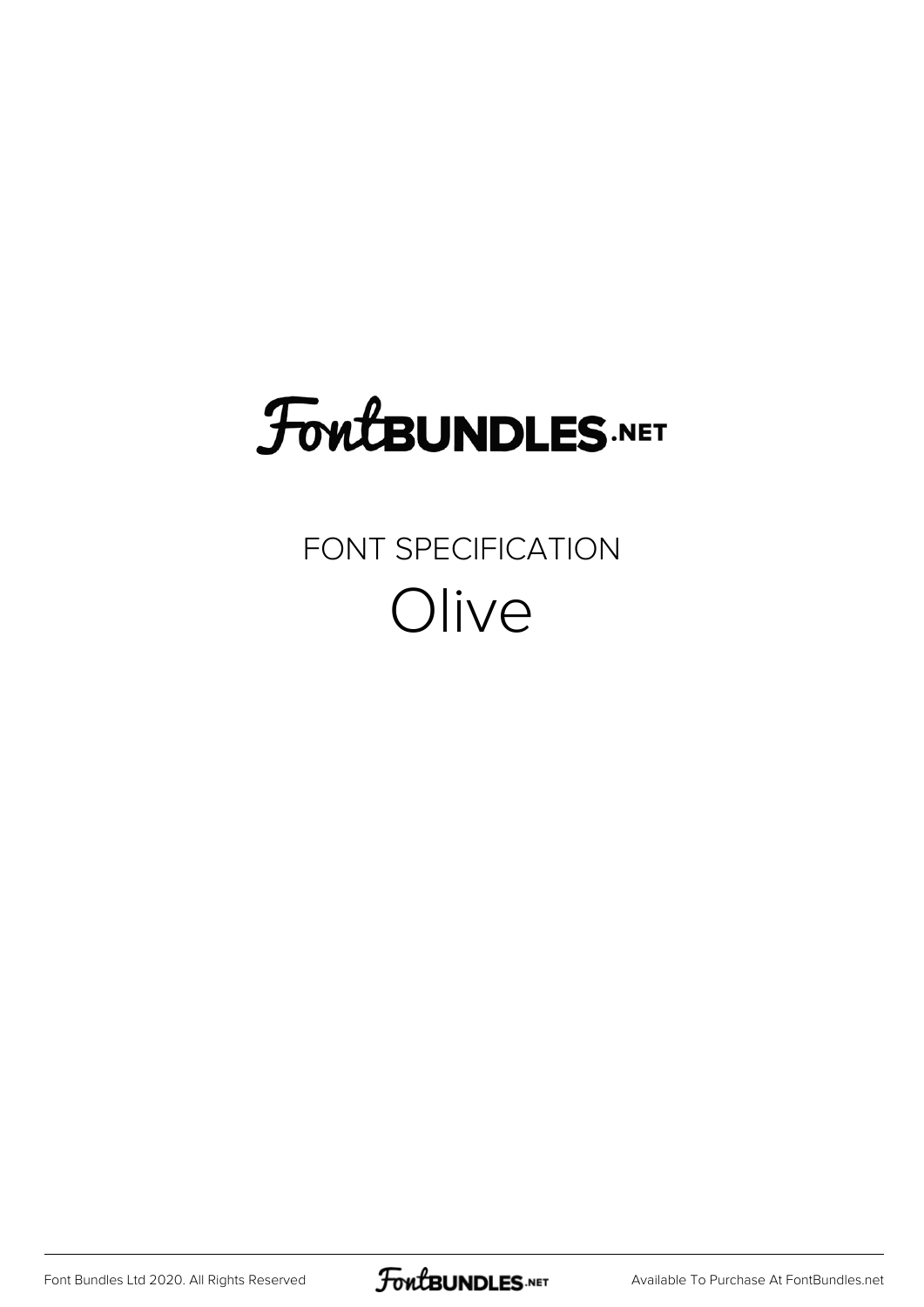## Olive - Regular

**Uppercase Characters** 

ABCDEFGHIJKLIMNOP ORSTUUWKYZ

Lowercase Characters

abcdekghijklmnopgrstuvwxy  $\frac{2}{3}$ 

**Numbers** 

0123456789

**Punctuation and Symbols** 

All Other Glyphs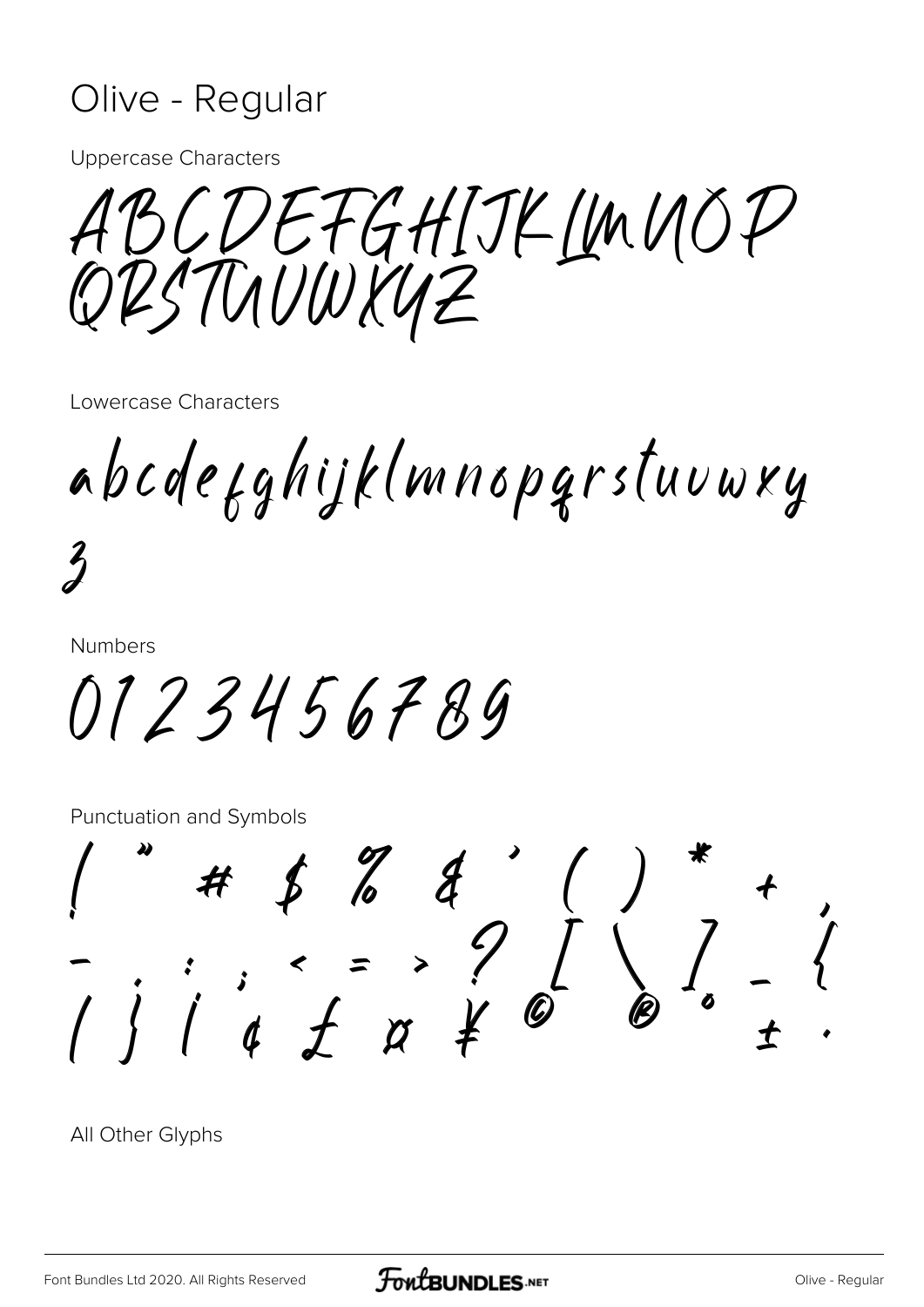